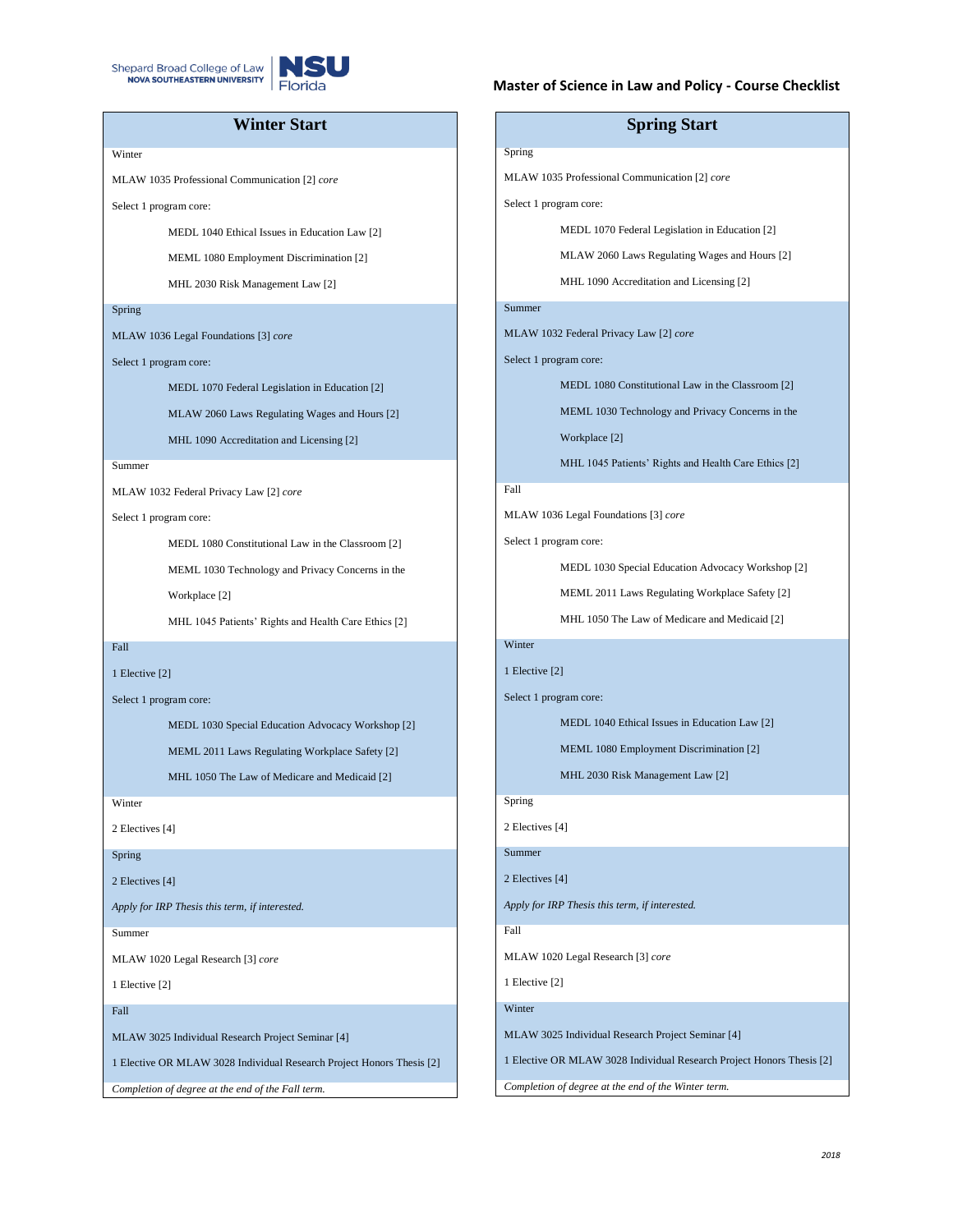



## **Summer Start**

Summer

MLAW 1036 Legal Foundations [3] *core*

Select 1 program core:

MEDL 1080 Constitutional Law in the Classroom [2]

MEML 1030 Technology and Privacy Concerns in the

Workplace [2]

MHL 1045 Patients' Rights and Health Care Ethics [2]

### Fall

MLAW 1035 Professional Communication [2] *core*

Select 1 program core:

MEDL 1030 Special Education Advocacy Workshop [2]

MEML 2011 Laws Regulating Workplace Safety [2]

MHL 1050 The Law of Medicare and Medicaid [2]

#### **Winter**

MLAW 1032 Federal Privacy Law [2] *core*

Select 1 program core:

MEDL 1040 Ethical Issues in Education Law [2]

MEML 1080 Employment Discrimination [2]

MHL 2030 Risk Management Law [2]

#### Spring

1 Elective [2]

Select 1 program core:

MEDL 1070 Federal Legislation in Education [2]

MLAW 2060 Laws Regulating Wages and Hours [2]

MHL 1090 Accreditation and Licensing [2]

Summer

2 Electives [4]

Fall

2 Electives [4]

*Apply for IRP Thesis this term, if interested.*

#### Winter

MLAW 1020 Legal Research [3] *core*

1 Elective [2]

#### Spring

MLAW 3025 Individual Research Project Seminar [4]

1 Elective OR MLAW 3028 Individual Research Project Honors Thesis [2]

*Completion of degree at the end of the Spring term.*

#### **Master of Science in Law and Policy - Course Checklist**

# **Fall Start** Fall MLAW 1035 Professional Communication [2] *core* Select 1 program core: MEDL 1030 Special Education Advocacy Workshop [2] MEML 2011 Laws Regulating Workplace Safety [2] MHL 1050 The Law of Medicare and Medicaid [2] Winter MLAW 1032 Federal Privacy Law [2] *core* Select 1 program core: MEDL 1040 Ethical Issues in Education Law [2] MEML 1080 Employment Discrimination [2] MHL 2030 Risk Management Law [2] Spring MLAW 1036 Legal Foundations [3] *core* Select 1 program core: MEDL 1070 Federal Legislation in Education [2] MLAW 2060 Laws Regulating Wages and Hours [2] MHL 1090 Accreditation and Licensing [2] Summer 1 Elective [2] Select 1 program core: MEDL 1080 Constitutional Law in the Classroom [2] MEML 1030 Technology and Privacy Concerns in the Workplace [2] MHL 1045 Patients' Rights and Health Care Ethics [2] Fall 2 Electives [4] Winter 2 Electives [4] *Apply for IRP Thesis this term, if interested.* Spring MLAW 1020 Legal Research [3] *core* 1 Elective [2] Summer MLAW 3025 Individual Research Project Seminar [4]

1 Elective OR MLAW 3028 Individual Research Project Honors Thesis [2]

*Completion of degree at the end of the Summer term.*